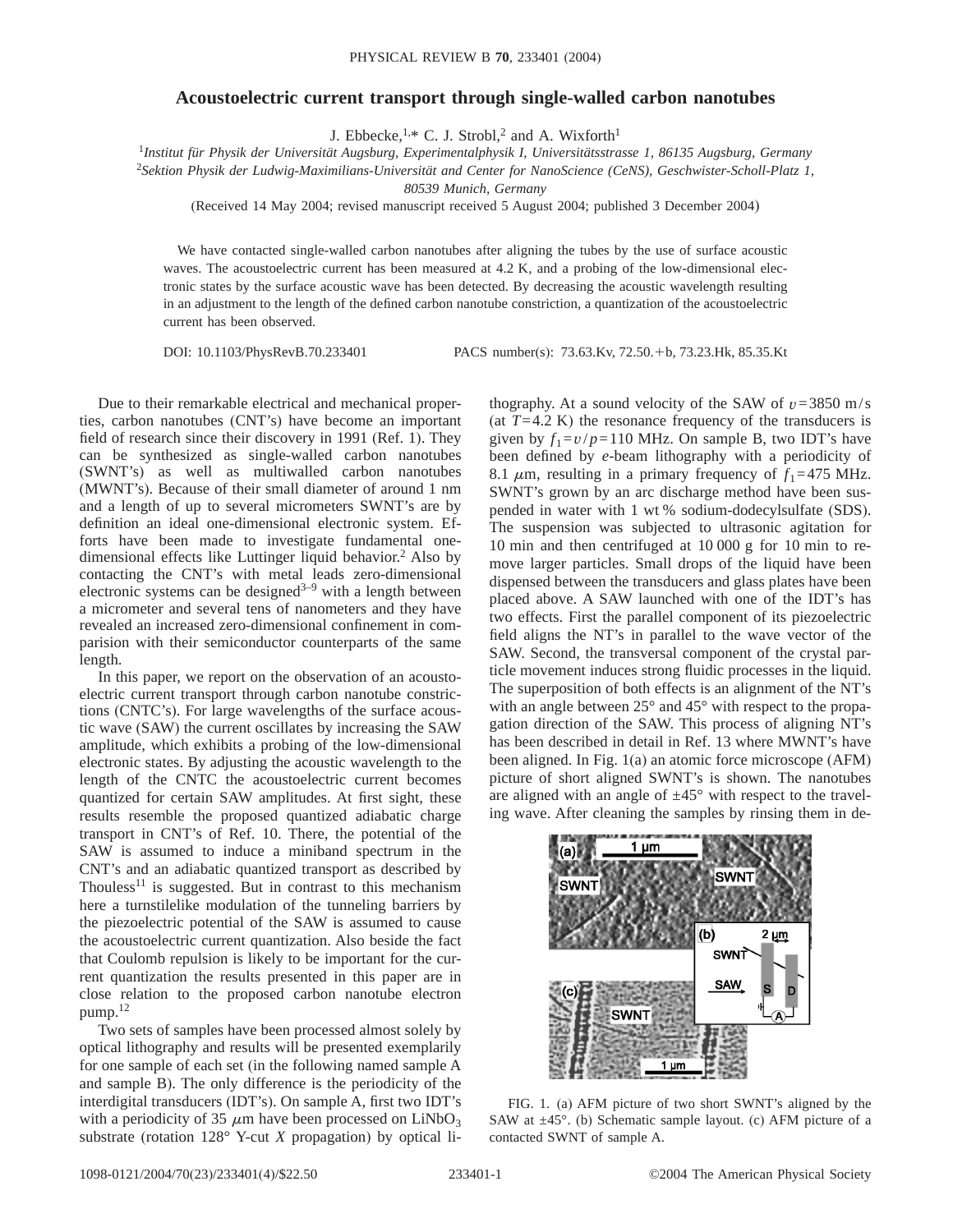

FIG. 2. Sample A: acoustoelectric current oscillations by raising the applied rf power for two frequencies inside the passband of the IDT. Source-drain measurements for different temperatures are shown as an inset.

ionized water and drying with nitrogen gas pairs of metal contacts have been processed where the drops of SWNT suspension had been [see schematic sample layout given in Fig. 1(b)]. The contacts are metal fingers of 30-nm-thick titanium with a length of 600  $\mu$ m and a width of 2  $\mu$ m. The gap between the contact pair is also 2  $\mu$ m so that the contacted SWNT's have a length between 2.2  $\mu$ m and 2.8  $\mu$ m depending on the alignment angle between 25° and 45°. An AFM picture of a contacted SWNT of sample A is shown in Fig. 1(c). All measurements have been carried out in a variabletemperature cryostate with base temperature of *T*=4.2 K.

First, investigations made with sample A will be presented. The two-terminal resistance of the device at room temperature was 500 K $\Omega$ . By using the sample holder as a back gate no change in conductance has been detected for voltages of  $V_{BG} = \pm 20$  V at room temperature (also for sample B). Consequently we assume the contacted CNT's to be metallic. The current transport through the SWNT has been detected using a Keithley 2400 SourceMeter as a function of applied source drain voltage for temperatures between *T*=4.2 K and *T*=30 k (inset of Fig. 2). At *T*=4.2 K a clear nonlinearity has been measured that has almost disappeared at *T*=30 K. The expected Coulomb blockade behavior is masked by the vanishing conduction of the contacts to the CNT and the capacitance of the back gate is too small to be used in this case. In Ref. 8 a value of the charging energy of a CNT quantum dot with 1.3  $\mu$ m length has been measured to be  $E_C = 6$  meV. With the estimation of a linear dependence of the capacity on the length of the CNT a value of  $E_C \approx 3$  meV can be assumed for the CNTC's presented here. Due to the fact that we cannot verify any Coulomb oscillations because of the lack of a gate and also that a  $2-\mu m$ -long constriction with a diameter of a few nanometers is venturous to term a zero-dimensional quantum dot, we name our devices CNT constrictions but still in mind that the CNTC have well-defined electronic states.

Two measurements of the acoustoelectric current as a function of applied rf power are shown in Fig. 2 for two different frequencies inside the passband of the IDT's of sample A (using a Keithley 617 electrometer and a Rohde-Schwarz signal generator SMP2). The piezoelectric field of the SAW transmits a momentum to the electrons in the



FIG. 3. Sample B: acoustoelectric current as a function of applied rf frequency. The inset shows an enlargement of the current at the frequency of the third harmonic.

SWNT and an acoustoelectric current can be detected. By raising the rf power—meaning an increase of the SAW amplitude—the acoustoelectric current through the CNTC is oscillating for both frequencies used. The horizontal shift in rf power of the current minima is caused by the fact that the transducer is effective differently in launching a SAW at these two frequencies. After finishing the measurements and taking the figure of a contacted CNT [see Fig.  $1(c)$  ] we placed sample A for 30 s into an oxygen plasma. No conductivity of sample A has been detected afterwards.

In the following, experiments made with sample B will be presented. IDT's have been processed with a periodicity of 8.1  $\mu$ m, meaning an adjustment of the acoustic wavelength to the length of the CNTC. The acoustoelectric current transport through a SWNT as a function of applied rf frequency is shown in Fig. 3. Around the resonance frequency  $f_1$ =475 MHz an acoustoelectric current has been measured. But in addition to this signal at  $f_1$ , another peak of the acoustoelectric current exists at a frequency of approximately  $f_3$  $=1480$  MHz, which is slightly higher than the theoretical value of the third harmonic, *f*3*theo*=1425 MHz. This SAW launched by the same IDT has a wavelength of approximately 2.6  $\mu$ m. The two-terminal resistance of sample B at room temperature was 6.5 M $\Omega$  and therefore significantly higher than the resistance of sample A. This increase in resistance is caused by less effective electrical contacts to the SWNT resulting in a suppression of current transport at *T*  $=4.2$  K in the interval of  $\pm 2$  V source drain bias. Due to the lack of any appropriate gate (like in sample A), the charging energy of the CNTC could not be determined.

In Fig. 4 two measurements of the acoustoelectric current as a function of applied rf frequency are shown. The solid graph has been measured at a frequency inside the passband of the IDT's first harmonic and the other graph with a frequency of the IDT's third harmonic. For both frequencies the acoustoelectric current is zero for low rf power levels. By raising the rf power resulting in a launched SAW with larger amplitude the current increases until a plateau is reached. As a verification of the occurrence of plateaus the numerical derivative of the current is shown in the inset of Fig. 4 where the pronounced minima indicate the plateaus. At these rf power levels the acoustoelectric current is quantized. The rf levels at which plateaus occur are different for the two fre-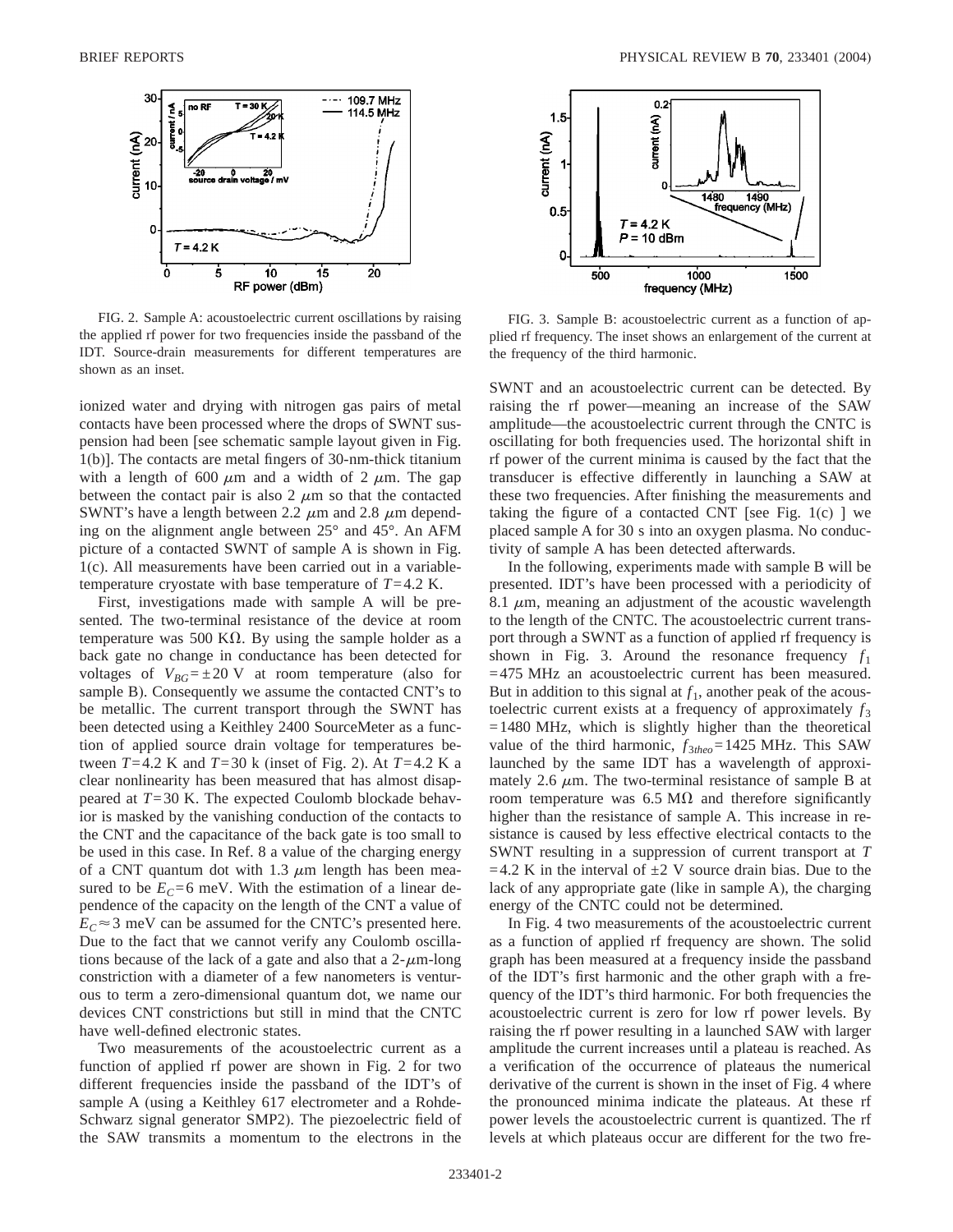

FIG. 4. Quantized acoustoelectric current as a function of applied rf power for two different SAW frequencies (first and third harmonics of the IDT) at 4.2 K. The upper graph shows the derivative of the current.

quencies because the IDT is effective differently in launching the first and third harmonics (see Fig. 3). By further increasing the rf power the current also increase rapidly without showing any further well-quantized levels that could be caused by SAW-induced thermal heating. The piezoelectric potential at a rf power of  $P=10$  dBm can be estimated using a simple model<sup>14</sup> to be approximately a couple of 100 meV, meaning an effective heating of the sample.

A feature of this current quantization remaining to be explained is the value of the current plateaus. For the higher frequency the plateau value is  $I=91$  pA, in contrast to the expected value of  $I_3 = ef_3 = 236 \text{ pA}$ , and for the lower frequency the quantized value is *I*=49 pA, where the theoretical current should be  $I_1 = ef_1 = 75$  pA. Although the current value on the shoulder visible next to the plateau for *f* =471.8 MHz (also visible as a shoulder in the derivative in the inset of Fig. 4) is  $I=76$  pA $\approx ef_1$ , no pronounced current quantization at *I*=*ef* has been detected. In order to emphasize that these quantized acoustoelectric current values are not random, a statistic of all measured first plateau current values are given in Fig. 5. The values of both the first and third harmonics are shown in the same figure. The open squares are belonging to the lower frequency  $f_1$  and their average value is  $I_{\text{average}} = 45 \text{ pA}$ , which is 60% of  $I = ef_1$ . The solid squares are associated with the third harmonic  $f_3$  with an average current of  $I_{average} = 91 \text{ pA}$ , which is 40% of *I* 



FIG. 5. Statistical overview of the height of the first current plateaus as a function of frequency.

=*ef*3. A similar "fractional" plateau has been presented in Ref. 15 for quantized acoustoelectric current transport measurements through an unintentional quantum dot defined in a AlGaAs/GaAs heterostructure. We assume that some of the electrons are excited during the transport mechanism and the raised tunneling probability of electrons from the excited states of the CNTC back to the source contact could be the reason for the lowered plateau height. These fractional plateaus cannot be explained by a parallel transport through two or more CNT's because it has been shown that a parallel transport results in an increased plateau height.<sup>16</sup>

In Fig. 5 it can also be seen that there are frequencies inside the passband of the IDT's where no current quantization has been detected (e.g., between *f* =472 MHz and *f*  $=475$  MHz). This is caused by reflected SAW's from the second unused IDT and has been investigated in detail in Ref. 17. There in agreement with Fig. 3 also no current quantization as a function of rf frequency has been detected.

The following discussion starts with an analysis of the current oscillations presented in Fig. 2. Similar oscillations of the acoustoelectric current have also been detected in AlGaAs/GaAs heterostructures.15,18,19 In split-gate-induced one-dimensional channels unintentional quantum dots (QD's) can be formed accidently by the potential of impurities. Pronounced current oscillations have been measured close to conduction pinch off in these samples. In Ref. 18 the assumption has been made that the rather complicated charge transport could be dominated by Coulomb-blockade-type effects. This idea has been investigated in more detail in Ref. 15 where also an unintentional QD was present in the induced one-dimensional channel of a GaAlAs/GaAs heterostructure. It has been shown that the potential of the SAW modulates the tunnel barriers of the accidently confined QD and a SAW-mediated tunneling of electrons through the zerodimensional electronic states has been proposed. If the SAW wavelength exceeds the length of the confined lowdimensional potential (like sample A with  $\lambda_{SAW} = 35 \mu m$ ), also, an acousto-electric current of reversed sign has been detected<sup>18,19</sup> (and in Fig. 2). The piezoelectric potential is supposed to lower both the potential barriers at the entrance and exit of the constriction at the same time. Then an acoustoelectric current with both signs can be measured, depending on the relative position of the electronic states in the constriction to the Fermi levels in the metal contacts.

A continuation of the work of Ref. 15 has been presented recently.20 A QD has been induced deliberately by three independent metallic split gates in a AlGaAs/GaAs heterostructure, and a single-electron transport by SAW's has been



FIG. 6. Schematic model of the transport mechanism. One by one an electron is cycled through the CNTC by the piezoelectric SAW potential (sketched as dashed lines).